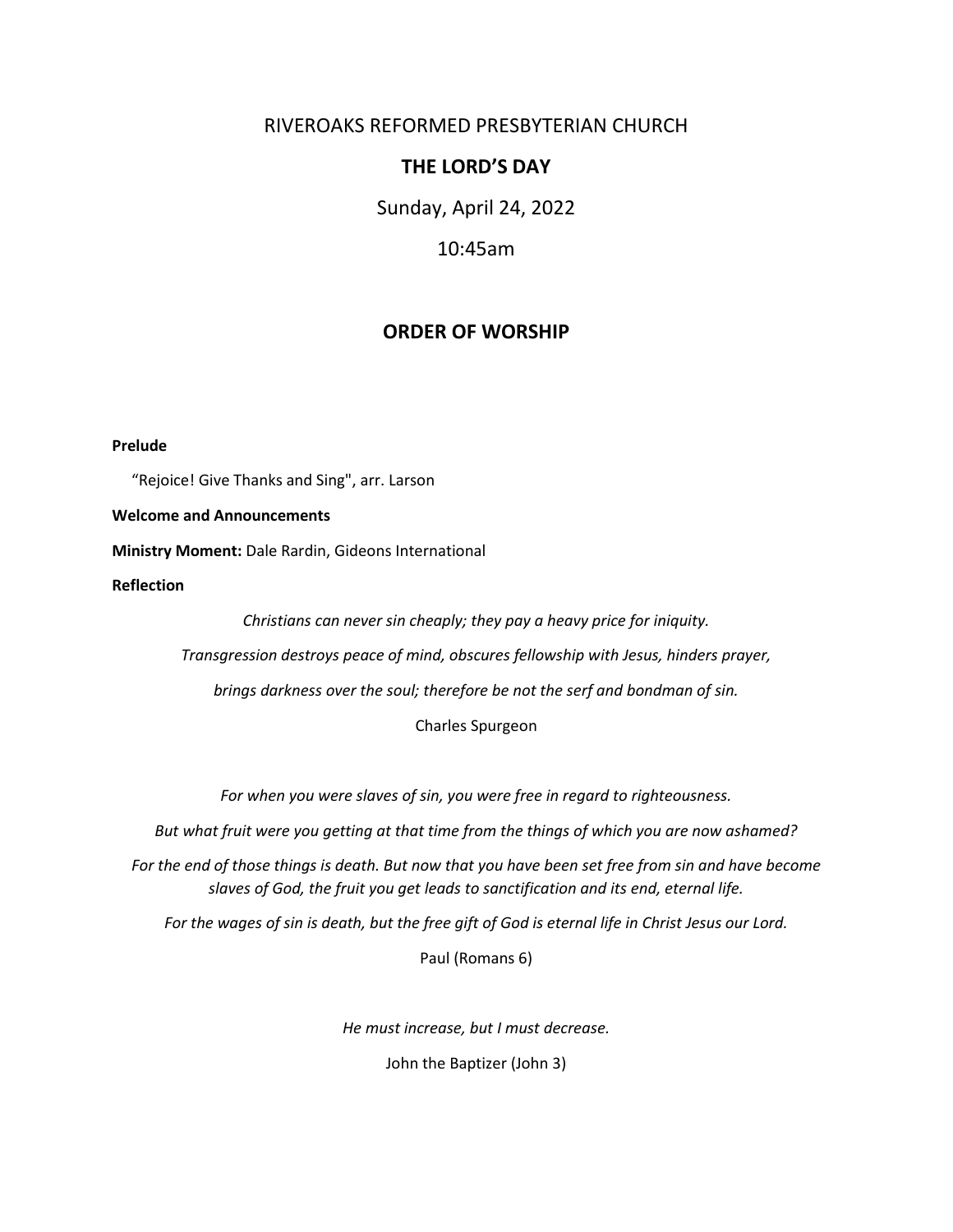## **THE LORD CALLS US INTO HIS PRESENCE**

**Call to Worship:** Psalm 84:1,5,7

Minister: How lovely is your dwelling place, O Lord of hosts! **Congregation: Blessed are those whose strength is in you, in whose heart are the highways to Zion!** Minister: They go from strength to strength; each one appears before God in Zion.

**Psalm of Praise:** "O Lord of Hosts, How Lovely Is Your Dwelling Place" (Psalm 84)

O Lord of hosts, how lovely is your dwelling place! I cry aloud, I long for your abode: The joys of earth have left my soul unsatisfied: My heart and flesh desire the living God. Within your walls the sparrow finds a nesting place, That near your altars she may have her young: How happy those who dwell within your house, O Lord, By whom your holy praises are forever sung!

How happy those who have in you the strength they need, And in whose heart are Zion's pathways found! The desert wastes they make a land of water springs, Till autumn rains refresh the barren ground. From strength to strength, they journey on their pilgrimage, Until in God's own presence they appear: O Lord of hosts, do good to your anointed one; Receive my earnest prayer: O God of Jacob, hear!

How better, far, a single day within your courts, Than thousands spent in any other way; I'd rather wait upon the steps beside your door, Than pitch my tent where wickedness holds sway. For like a shield the Lord defends and covers us; He gives us grace and crowns with glory too, And nothing good withholds from those that walk aright: O Lord of hosts, how happy all who trust in you!

#### **Prayer of Praise and Adoration**

### **THE LORD CLEANSES US IN CHRIST**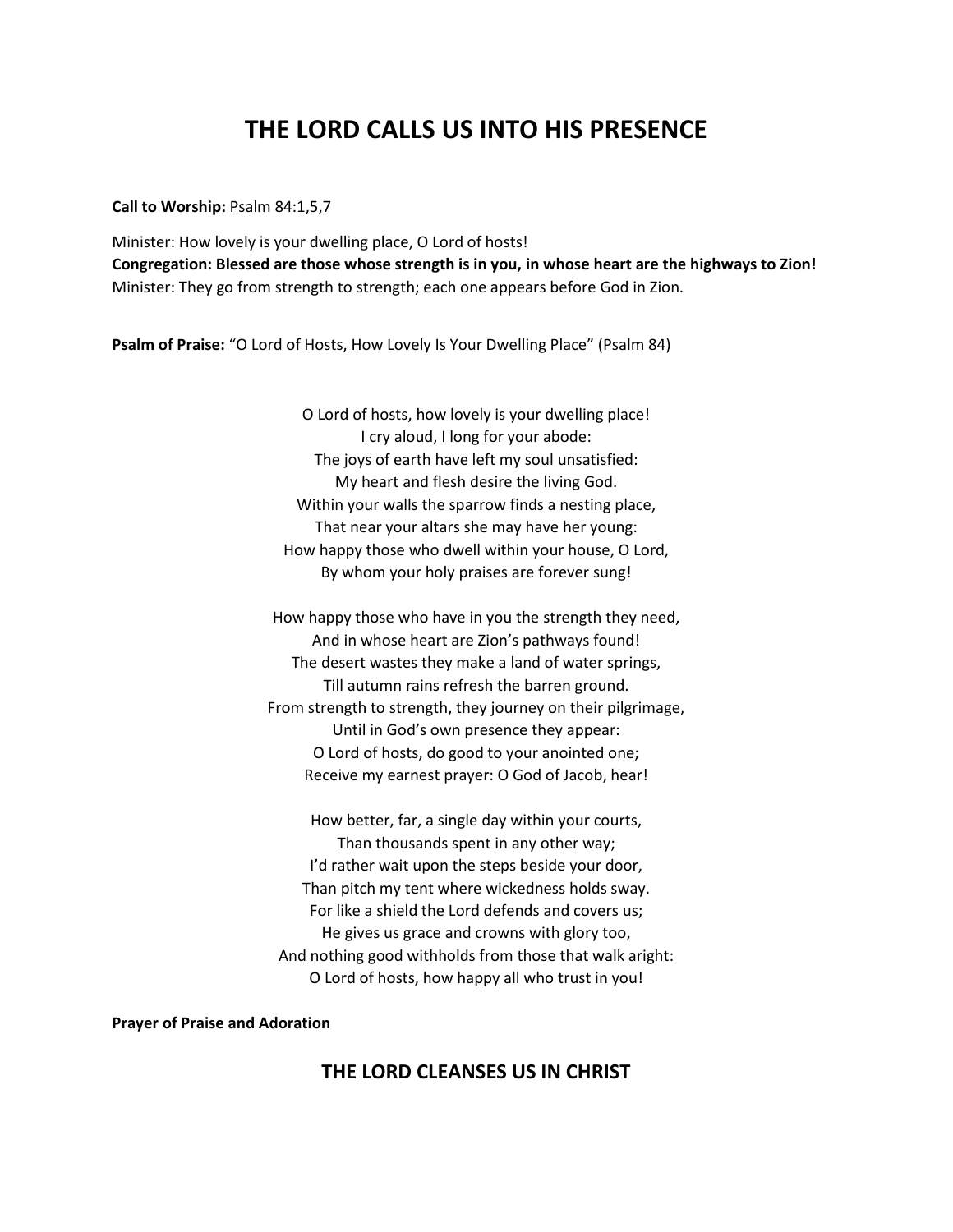#### **The Old Testament Reading:** Genesis 1:1, 2

<sup>1</sup> In the beginning, God created the heavens and the earth. <sup>2</sup> The earth was without form and void, and darkness was over the face of the deep. And the Spirit of God was hovering over the face of the waters.

#### **The New Testament Reading:** 1 Corinthians 2:6-14

 $6$  Yet among the mature we do impart wisdom, although it is not a wisdom of this age or of the rulers of this age, who are doomed to pass away.  $7$  But we impart a secret and hidden wisdom of God, which God decreed before the ages for our glory. <sup>8</sup> None of the rulers of this age understood this, for if they had, they would not have crucified the Lord of glory. <sup>9</sup> But, as it is written, "What no eye has seen, nor ear heard, nor the heart of man imagined, what God has prepared for those who love him"— <sup>10</sup> these things God has revealed to us through the Spirit. For the Spirit searches everything, even the depths of God.  $^{11}$  For who knows a person's thoughts except the spirit of that person, which is in him? So also no one comprehends the thoughts of God except the Spirit of God. <sup>12</sup> Now we have received not the spirit of the world, but the Spirit who is from God, that we might understand the things freely given us by God. <sup>13</sup> And we impart this in words not taught by human wisdom but taught by the Spirit, interpreting spiritual truths to those who are spiritual. <sup>14</sup> The natural person does not accept the things of the Spirit of God, for they are folly to him, and he is not able to understand them because they are spiritually discerned.

Minister: This is the word of the Lord. **Congregation: Thanks be to God!**

#### **Confession of Sin**

**Almighty God, eternal Father, we acknowledge and confess to you that we were born in unrighteousness. Our life is full of sin and transgression; we have not gladly received your Word nor followed your holy commandments. For your goodness' sake and for your Name's sake, be gracious to us, we pray, and forgive us all our sin, which is very great ...Silent and Personalized Confession of Sin... Amen!**

#### **Assurance of Pardon:** 2 Corinthians 3:17-18

**Now the Lord is the Spirit, and where the Spirit of the Lord is, there is freedom. And we all, with unveiled face, beholding the glory of the Lord, are being transformed into the same image from one degree of glory to another. For this comes from the Lord who is the Spirit.**

**Hymn, No. 281:** "I Know That My Redeemer Lives — Glory, Hallelujah!"

I know that my Redeemer lives – glory, hallelujah! What comfort this sweet sentence give – glory, hallelujah!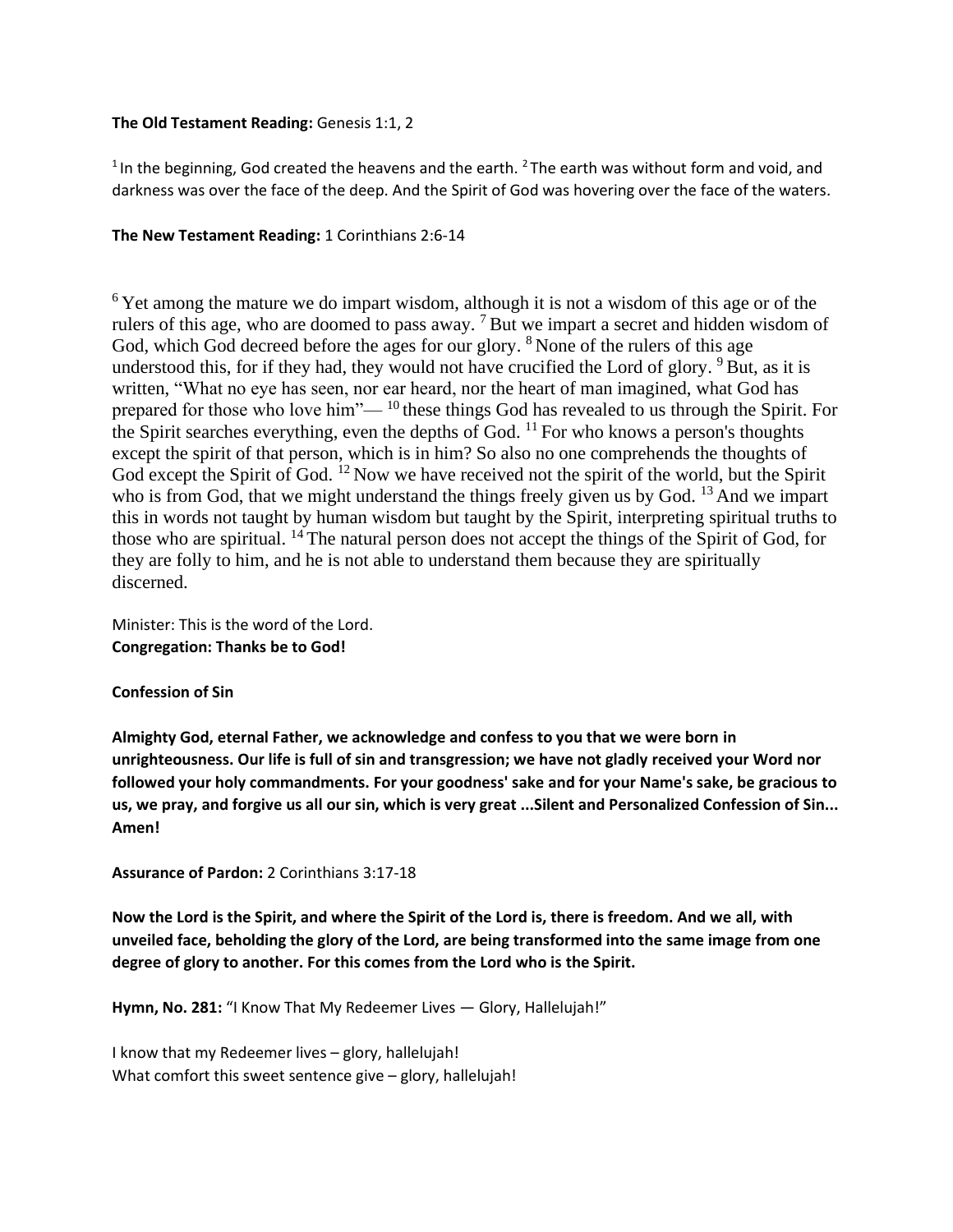[Refrain] Shout on, pray on, we're gaining ground – glory, hallelujah! The dead's alive and the lost is found – glory, hallelujah!

He lives, he lives, who once was dead – glory, hallelujah! He lives, my everlasting Head – glory, hallelujah! [Refrain]

He lives ot bless me with his love – glory, hallelujah! He lives to plead for me above – glory, hallelujah! [Refrain]

He lives, all glory to his name! – glory, hallelujah! He lives, my Jesus, still the same – glory, hallelujah! [Refrain]

### **His Tithes and Our Offerings**

**Anthem:** "I Will Rise"; Tomlin; Oakley Weddle, soloist

There's a peace I've come to know, though my heart and flesh may fail. There's an anchor for my soul. I can say; "It is well."

Jesus has overcome, and the grave is overwhelmed. The victory is won; He is risen from the dead. And I will rise when He calls my name; no more sorrow, no more pain. I will rise on eagles' wings, before my God fall on my knees, and rise. I will rise.

There's a day that's drawing near when darkness breaks to lights, and the shadows disappear, and my faith shall be my eyes.

And I hear the voice of many angels sing, "Worthy is the Lamb!" And I hear the cry of ev'ry longing heart, "Worthy is the Lamb!"

### **Prayer of Thanksgiving and Supplication**

**Our Father who art in, hallowed be thy name. Thy kingdom come, thy will be done, on earth as it is in heaven. Give us this day our daily bread and forgive us our debts as we forgive our debtors. Lead us not into temptation, but deliver us from evil. For thine is the kingdom and the power and the glory forever. Amen.**

# **THE LORD CONSECRATES US BY HIS WORD**

**Sermon Text:** John 14:25-27